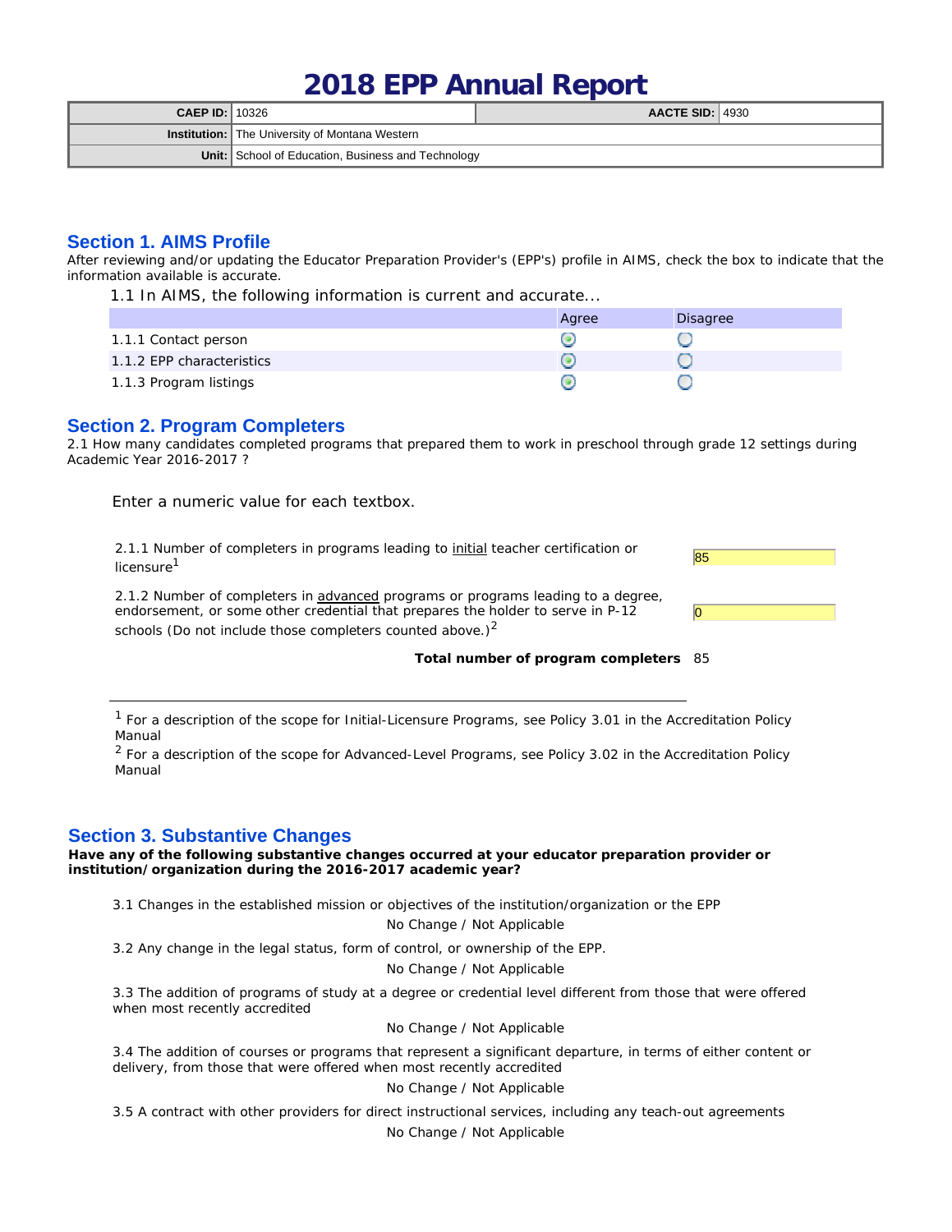Any change that means the EPP no longer satisfies accreditation standards or requirements: 3.6 Change in regional accreditation status

No Change / Not Applicable

3.7 Change in state program approval

No Change / Not Applicable

## **Section 4. Display of Annual Reporting Measures.**

|                                                                                      | Annual Reporting Measures (CAEP Component 5.4   A.5.4)                                                                                          |  |  |  |  |
|--------------------------------------------------------------------------------------|-------------------------------------------------------------------------------------------------------------------------------------------------|--|--|--|--|
| Impact Measures (CAEP Standard 4)                                                    | <b>Outcome Measures</b>                                                                                                                         |  |  |  |  |
| 1. Impact on P-12 learning and development<br>(Component 4.1)                        | 5. Graduation Rates (initial & advanced levels)                                                                                                 |  |  |  |  |
| 2. Indicators of teaching effectiveness<br>(Component 4.2)                           | 6. Ability of completers to meet licensing<br>(certification) and any additional state<br>requirements; Title II (initial & advanced<br>levels) |  |  |  |  |
| 3. Satisfaction of employers and employment<br>milestones<br>(Component 4.3   A.4.1) | 7. Ability of completers to be hired in<br>education positions for which they have<br>prepared (initial & advanced levels)                      |  |  |  |  |
| 4. Satisfaction of completers<br>(Component 4.4   A.4.2)                             | 8. Student loan default rates and other<br>consumer information (initial & advanced<br>levels)                                                  |  |  |  |  |

*4.1 Provide a link or links that demonstrate data relevant to each of the Annual Reporting Measures are public-friendly and prominently displayed on the educator preparation provider's website.*

**Link:** http://registrar.umwestern.edu/enrollment-institution-research.html

**Description of data accessible via link:** University of Montana Western Graduation & Retention Rates

Tag the Annual Reporting Measure(s) represented in the link above to the appropriate preparation level(s) (initial and/or advanced, as offered by the EPP) and corresponding measure number.

| Level \ Annual Reporting Measure | <u>_</u> | J. | J. |  | ്റ്. |
|----------------------------------|----------|----|----|--|------|
| Initial-Licensure Programs       |          |    |    |  |      |
| Advanced-Level Programs          |          |    |    |  |      |

2

1

**Link:** https://w.umwestern.edu/section/accreditation/

**Description of data accessible via link:** Employers satisfaction surveys; Survey of Completers' satisfaction, Licensure & Hiring data

Tag the Annual Reporting Measure(s) represented in the link above to the appropriate preparation level(s) (initial and/or advanced, as offered by the EPP) and corresponding measure number.

| Level \ Annual Reporting Measure |  | J. | ◡. |  |  |
|----------------------------------|--|----|----|--|--|
| Initial-Licensure Programs       |  |    |    |  |  |
| Advanced-Level Programs          |  |    |    |  |  |

#### *4.2 Summarize data and trends from the data linked above, reflecting on the prompts below.*

*What has the provider learned from reviewing its Annual Reporting Measures over the past three years?* 

*Discuss any emerging, long-term, expected, or unexpected trends? Discuss any programmatic/provider-wide changes being planned as a result of these data? Are benchmarks available for comparison?*

*Are measures widely shared? How? With whom?*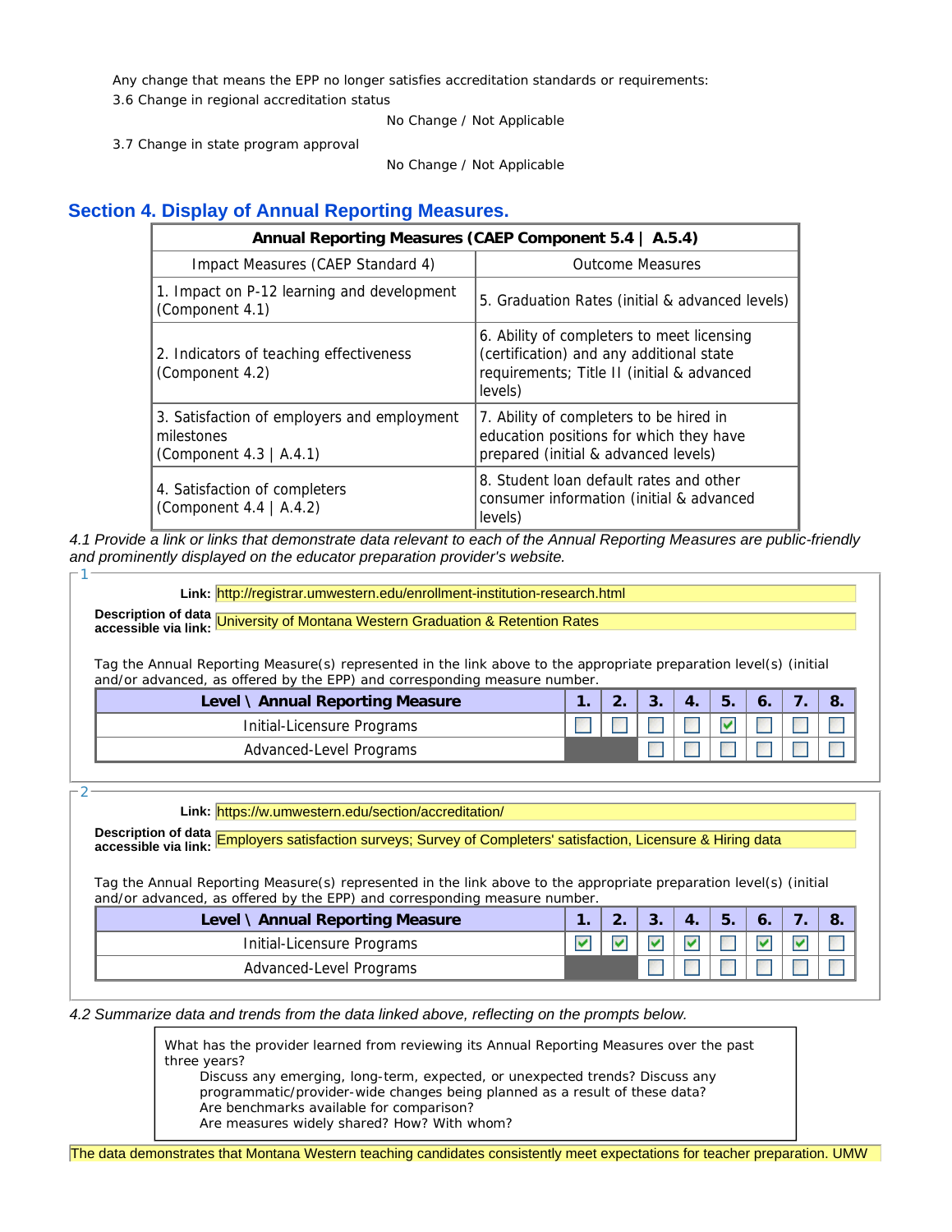teaching candidates are highly regarded by their supervising teachers and employers. All candidates that successfully complete our programs are eligible for teaching licenses. Upon graduation, a high percentage of candidates locate teaching jobs within the first year.

Three-year cycle for assessing the impact of our in-service teachers on P-12 student learning: In 2015, the Montana Council of Deans of Education, in collaboration with the Montana Office of Public Instruction, formed a Task Force to collectively address CAEP Standard 4. The result of these efforts is a state-wide plan to execute standardized "Completer" and "Employer" surveys on a three-year rotation. The Task Force is also developing a model for meeting CAEP Standard 4.1 and 4.2, by developing a protocol for observing in-service teachers in their classrooms, and for evaluating the impact of these teachers on P-12 learning.

The university has a new Accreditation website, on which we have attached performance data that address the Annual Reporting Measures. This will make it easier for stakeholders and future students to review that data.

## **Section 5. Areas for Improvement, Weaknesses, and/or Stipulations**

Summarize EPP activities and the outcomes of those activities as they relate to correcting the areas cited in the last Accreditation Action/Decision Report.

**CAEP**: **Areas for Improvement (ITP)** 2.1 Partners co-construct mutually beneficial P-12 partnerships

#### **There is a lack of co-constructed policies and procedures surrounding partnerships for clinical preparation.**

The University of Montana Western (UMW) is one of four Montana institutes of higher education that are part of the Montana Office of Public Instruction team associated with the CEEDAR initiative. The CEEDAR Center (Collaboration for Effective Educator Development, Accountability, and Reform) is a US Department of Education-funded initiative. The Center awarded \$200,000 in intensive technical assistance funds to Montana. Funds distributed to UWM were used to support three collaborative professional development projects. 1: Dillon Middle School–UMW Project: In AY 2015-2016, the UMW Department of Education partnered with administrators and faculty at Dillon Middle School (DMS). This partnership was used to co-construct a collaborative professional development program to benefit university education faculty and K-12 faculty members alike, creating rich education opportunities and outcomes for the students served by both faculty groups. The initiative began with the formation of collaborative teams, each team consisting of UMW faculty and DMS faculty. Each team prepared a presentation on evidencebased practices applicable to disciplinary literacy, as viewed through the lens of Universal Design for Learning (UDL). The teams gave presentations at five separate monthly sessions, attended by over 60 UMW faculty members and K-12 teachers from the Dillon elementary, middle, and high schools. UMW faculty members did not simply present for their assigned session; they stayed as attendees for all sessions. The process of co-construction of learning was shared between K-12 and university faculty. All attendees were asked to apply the practices they learned to the work they were doing in their classes, and to report back on their reflections at the following session. In a post-program survey of participants' satisfaction, attendees expressed a high degree of satisfaction with the model and with the learning they gained from the experience. 2. Beaverhead County Rural Schools-UMW Project: Modeled on the DMS–UMW project, a similar partnership project was conducted during Fall 2017. UMW faculty members partnered with teachers from rural one-and two-room K-8 schools in Beaverhead County, in collaboration with the Beaverhead County Superintendent of Schools. The partnership was tied to work being done at the state-level and IHE-level with the CEEDAR Center. That work had evolved to a focus on the 19 high-leverage practices for general educators identified by TeachingWorks at the University of Michigan, and the 22 high-leverage practices for special educators, identified by the CEC, in partnership with the CEEDAR Center. The rural school teachers and UMW faculty members worked together as a single team in this case. Pairs of teachers presented to the team, focusing on three TeachingWorks HLPs which were selected during an initial needs-assessment meeting. Presentations were given over 6 sessions, and participants applied their learning to their own classrooms and reflected back at the next session concerning their insights. 3. Twin Bridges K-12 Schools–UMW Project: A third iteration of this model is currently underway. A team of UMW faculty members has partnered with teachers from the K-12 school system in Twin Bridges, Montana.

In 2016-2017 UMW used Federal Work Study funding earmarked for school support to provide school partners with reading and mathematics tutors for K-12 children in an after-school program held at local schools. Six UMW candidates were assigned to elementary or middle school classrooms. They provided approximately 1800 hours of classroom support to Dillon Public Schools.

The UMW Department of Education entered a formal partnership this year with Blackfeet Community College and the Browning Public Schools under a US Office of Indian Education grant. This partnership is enabling UMW to provide support to Blackfeet Community College in jointly delivering an Elementary Education degree to Native American college students on the Blackfeet Reservation. Of 28 Elementary Education candidates in this program, 75% work in schools as paraprofessionals, certified language/culture teachers, provisional educators, and substitute teachers. Teachers from Browning Public Schools teach some of the UMW courses. Course content is co-constructed by aligning outcomes, content, texts, and assignments with Browning Public Schools curricula. Instructors embed Blackfeet pedagogy and ways of knowing within pedagogical content. As part of this partnership between UMW, Blackfeet Community College, and Browning Public Schools, the partners meet formally and informally to develop and implement a practice-based pilot model to prepare certified indigenous Pre-K-Grade 3, and Elementary Education teachers for Blackfeet Schools. Collaboration includes: Scheduling of courses; Coursework aligned teaching opportunities; Alignment of coursework with public school curriculum; Enrichment of courses with indigenous practices; Hiring faculty from school district to teach courses; Arranging placement of candidates; Coaches within schools provide weekly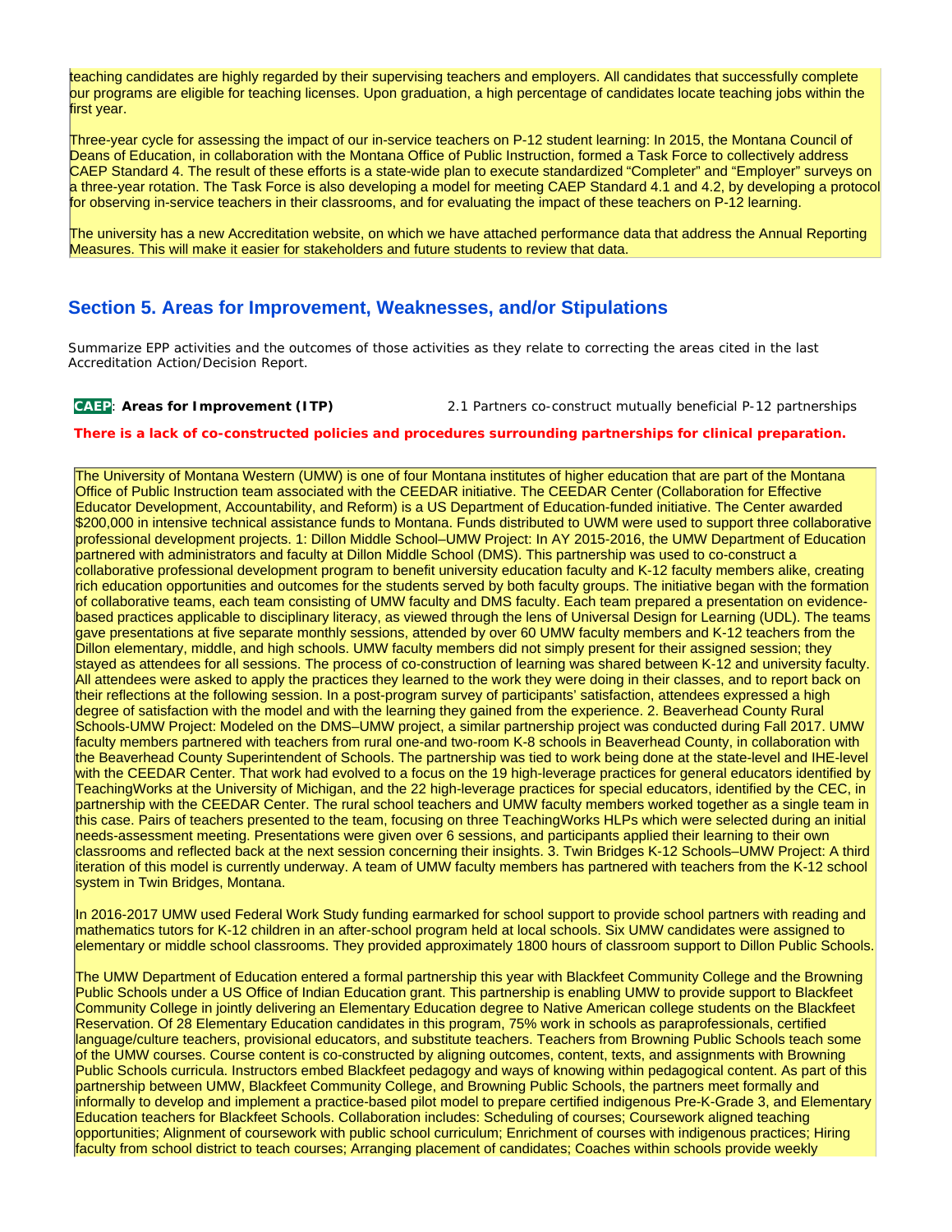observations of candidates in field; Co-placing candidates in capstone field experiences.

In 2017, the UMW Department of Education elected to pivot away from its traditional annual meeting with its Advisory Council of school partner representatives, moving to a model of sending pairs or trios of UMW faculty members on visits to each of the partners' respective schools. An interview protocol was developed to guide these meetings and the conversations which were held with the groups at each site, consisting usually of the school superintendent, principal(s), and several teachers. Rather than having a large on-campus meeting which is often difficult for school leaders to fit into their demanding schedules, it was thought that it might be better to bring the meeting to them. The visits were planned to occur throughout AY 2017-18, and are currently being concluded by UMW faculty.

**CAEP**: **Areas for Improvement (ITP)** 2.3 Partners design high-quality clinical experiences

**Field experiences, particularly in secondary education, do not consistently prepare candidates to demonstrate a positive impact on all P-12 students learning and development.**

Plan for tracking the Field Experience placements of our candidates: As a part of the Statewide Rural Teachers' Shortage Task Force, multiple reports were generated, providing a means of tracking field experience placements. These reports were generated using legacy documents.

The faculty are examining, and plan to implement, the use of Chalk & Wire (our assessment software) for tracking Field Experience placements. This will greatly improve our ability to ensure that teaching candidates are engaged in diverse Field Experiences, that consistently prepare them to demonstrate a positive impact on P-12 learners.

This year, the UMW Education Department revised its post-baccalaureate program designed to prepare secondary education and K-12 education teaching candidates. In doing so, the program increased the field experience requirements by 250% (from 96 hours to 240 hours). Four out of six courses will require 60-hour field experiences. Following completion of these courses, students will complete a student teaching or internship experience.

Pilot Course for an Intensive, Culturally-Responsive Urban Field Experience for UMW Teacher Candidates: In Spring 2018, three UMW Department of Education faculty members worked together to offer two education courses in an out-of-state location. Known for their rich cultural, ethnic, religious, and linguistic diversity, the Seattle, Washington public schools provided the venue for this new effort. Eleven students registered for the unique 8-credit experience, which combined EDU 311 Cultures, Diversity, and Ethics in Global Education, and EDU 352 Field Experience. This combination of two courses was designed to be relevant for students in P-3, K-12, K-8, and secondary programs. Of the 11 students who took part in this pilot project, two were secondary education majors, and it was clear that the experience they received would go far to address the CAEP AFI related to field experiences. The students in this project took part in a 14-day field experience, providing them with day-long experiences in classroom instruction with linguistically and ethnically diverse students. Many late afternoons and evenings were spent in field trips to religious and cultural centers. Teacher candidates listened to presentations at each of these centers, and engaged in valuable discussions with representatives of a wide range of religious and cultural groups. Other late afternoons and evenings were spent in lecture/discussion/activity sessions provided by the three UMW faculty members who were with the eleven students, teaching EDU 311 and EDU 352. Culminating projects for the students included a Teacher Work Sample, a research paper, and presentations at the UMW 2018 Annual Research Symposium.

This pilot project provided the eleven teacher candidates with an extremely rich field experience which informed their teaching practices immeasurably. It also provided the participating UMW faculty members with an excellent basis for further development of this model. It is hoped that additional experiences of this type can be offered to more UMW teacher candidates. There are many venues within the state of Montana, particularly in Montana's Native American reservation schools, where similar experiences could be attained. Additionally, the Seattle-based model could be returned to on an every-other-year basis. Clearly, a project such as this one does an excellent job of addressing CAEP Standard 2.3 "Partners design high-quality clinical experiences."

**CAEP**: **Areas for Improvement (ITP)** 4.1 Completer impact on student growth and learning

**The EPP's Plan for Documenting Impact on Student Learning, as presented, only partially addresses the components of Standard 4.**

Three-year cycle for assessing the impact of our in-service teachers on P-12 student learning: In 2015, the Montana Council of Deans of Education, in collaboration with the Montana Office of Public Instruction, formed a Task Force to collectively address CAEP Standard 4. The result of these efforts is a state-wide plan to execute standardized "Completer" and "Employer" surveys on a three-year rotation. The Task Force is also developing a model for meeting CAEP Standard 4.1 and 4.2, by developing a protocol for observing in-service teachers in their classrooms, and for evaluating the impact of these teachers on P-12 learning. CAEP has approved this process as a credible means of demonstrating the impact of in-service teachers on P-12 student learning. The new Completer survey will be distributed spring 2018; The new Employer Survey will be distributed Spring 2019.

**CAEP**: **Areas for Improvement (ITP)** 5.3 Results for continuous program improvement are used

**The EPP's data-driven decision-making process for continuous improvement is not consistent across programs.**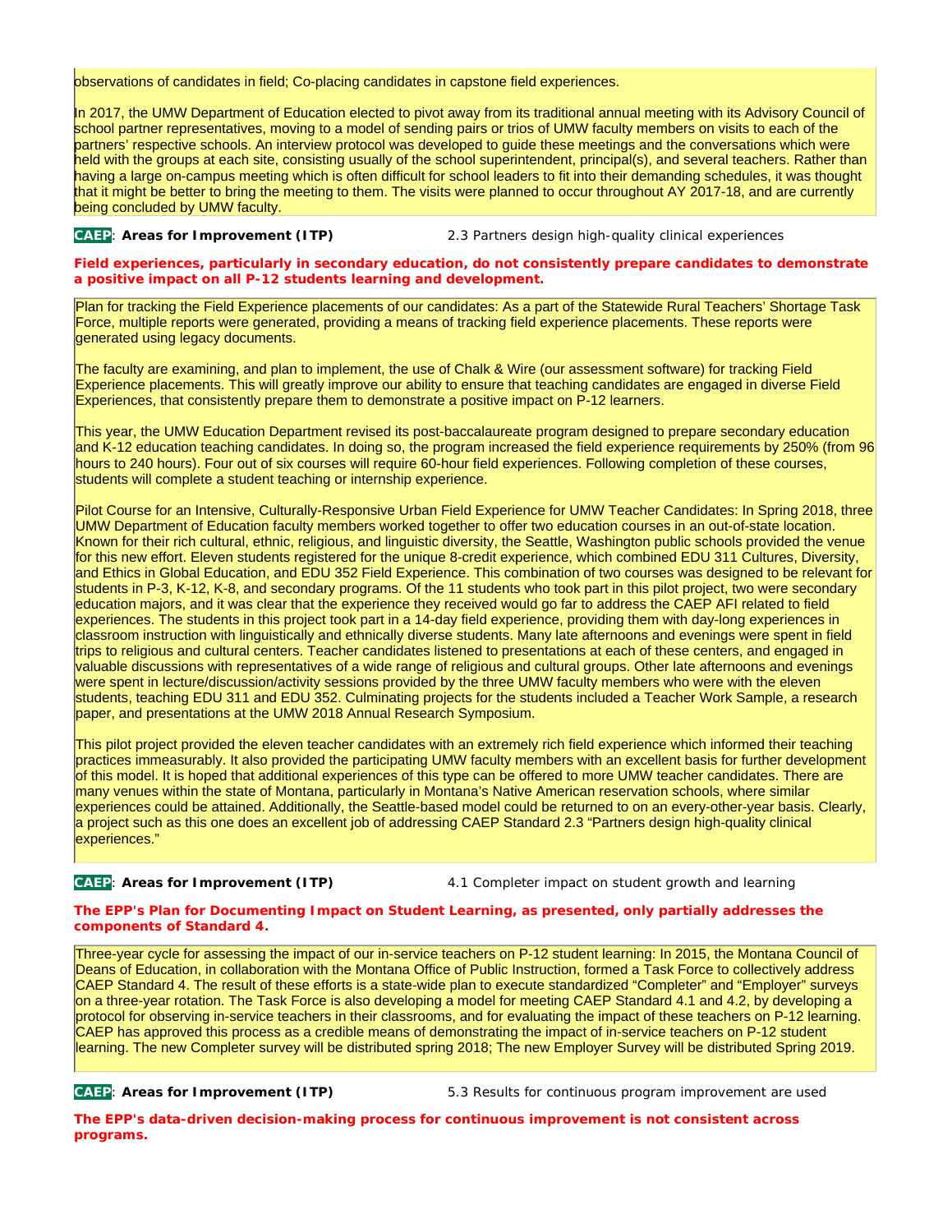programs to collect performance data. Chalk and Wire enables the faculty to aggregate and disaggregate data as needed. Early Childhood Education has only recently been recognized in Montana as a licensure area. Early Childhood educators may now attain a teaching license for Pre-Kindergarten to Grade Three. In the past two years, the Early Childhood Education programs have implemented the use of Chalk and Wire as a means of collecting data in every Early Childhood Education course. Chalk and Wire enables all programs to assess performance against the InTASC standards, and, for Early Childhood Education, to assess performance against the NAEYC standards.

Attendance at the 2018 Annual Conference of the American Association of Colleges and Universities (AACTE): Three UMW Education Department faculty members attended the AACTE annual conference in early March of 2018. At that conference, two of the faculty members attended sessions related to CAEP accreditation. Additionally, informal conversations were held with representatives of Chalk & Wire, the Learning Assessment System used by the UMW Education Department. Those conversations were extended into a series of training sessions provided to one of Montana Western's education faculty members, regarding ways that the department can use this system in more robust ways to improve its capability for data-driven decisionmaking across all programs. Efforts are underway to use Chalk & Wire to more effectively assist teacher candidates with meeting requirements for Gateways 1 and 2 of the Teacher Education Program. Additionally, efforts are planned to better scaffold students' introductions to the UMW Teacher Work Sample in courses taken by candidates in all programs, with data collection occurring in those courses. This will result in improved alignment and capability for data-driven analysis of the effectiveness of all programs.

## **Section 6. Continuous Improvement**

#### CAEP Standard 5

*The provider maintains a quality assurance system comprised of valid data from multiple measures, including evidence of candidates' and completers' positive impact on P-12 student learning and development. The provider supports continuous improvement that is sustained and evidence-based, and that evaluates the effectiveness of its completers. The provider uses the results of inquiry and data collection to establish priorities, enhance program elements and capacity, and test innovations to improve completers' impact on P-12 student learning and development.*

#### CAEP Standard 5, Component 5.3

*The provider regularly and systematically assesses performance against its goals and relevant standards, tracks results over time, tests innovations and the effects of selection criteria on subsequent progress and completion, and uses results to improve program elements and processes.*

**6.1 Summarize any data-driven EPP-wide or programmatic modifications, innovations, or changes planned, worked on, or completed in the last academic year. This is an opportunity to share targeted continuous improvement efforts your EPP is proud of. Focus on one to three major efforts the EPP made and the relationship among data examined, changes, and studying the results of those changes.**

- Describe how the EPP regularly and systematically assessed its performance against its goals or the CAEP standards.
- What innovations or changes did the EPP implement as a result of that review?
- How are progress and results tracked? How will the EPP know the degree to which changes are improvements?

The following questions were created from the March 2016 handbook for initial-level programs sufficiency criteria for standard 5, component 5.3 and may be helpful in cataloguing continuous improvement.

- What quality assurance system data did the provider review?
- What patterns across preparation programs (both strengths and weaknesses) did the provider identify?
- How did the provider use data/evidence for continuous improvement?
- How did the provider test innovations?
- What specific examples show that changes and program modifications can be linked back to evidence/data?
- How did the provider document explicit investigation of selection criteria used for Standard 3 in relation to candidate progress and completion?
- How did the provider document that data-driven changes are ongoing and based on systematic assessment of performance, and/or that innovations result in overall positive trends of improvement for EPPs, their candidates, and P-12 students?

The following thoughts are derived from the September 2017 handbook for advanced-level programs How was stakeholders' feedback and input sought and incorporated into the evaluation, research, and decision-making activities?

In preparing for the 2015 CAEP site visit, the UMW Department of Education developed various plans to address new CAEP requirements. Here is a list of progress made toward implementing those plans, from 2016-2018, in addition to various initiatives described above.

Plan for recruiting diverse students, & students for high-need subject areas: The Post-Baccalaureate committee worked on a proposal to streamline teacher certification for those candidates holding a bachelor's degree in an endorseable subject area.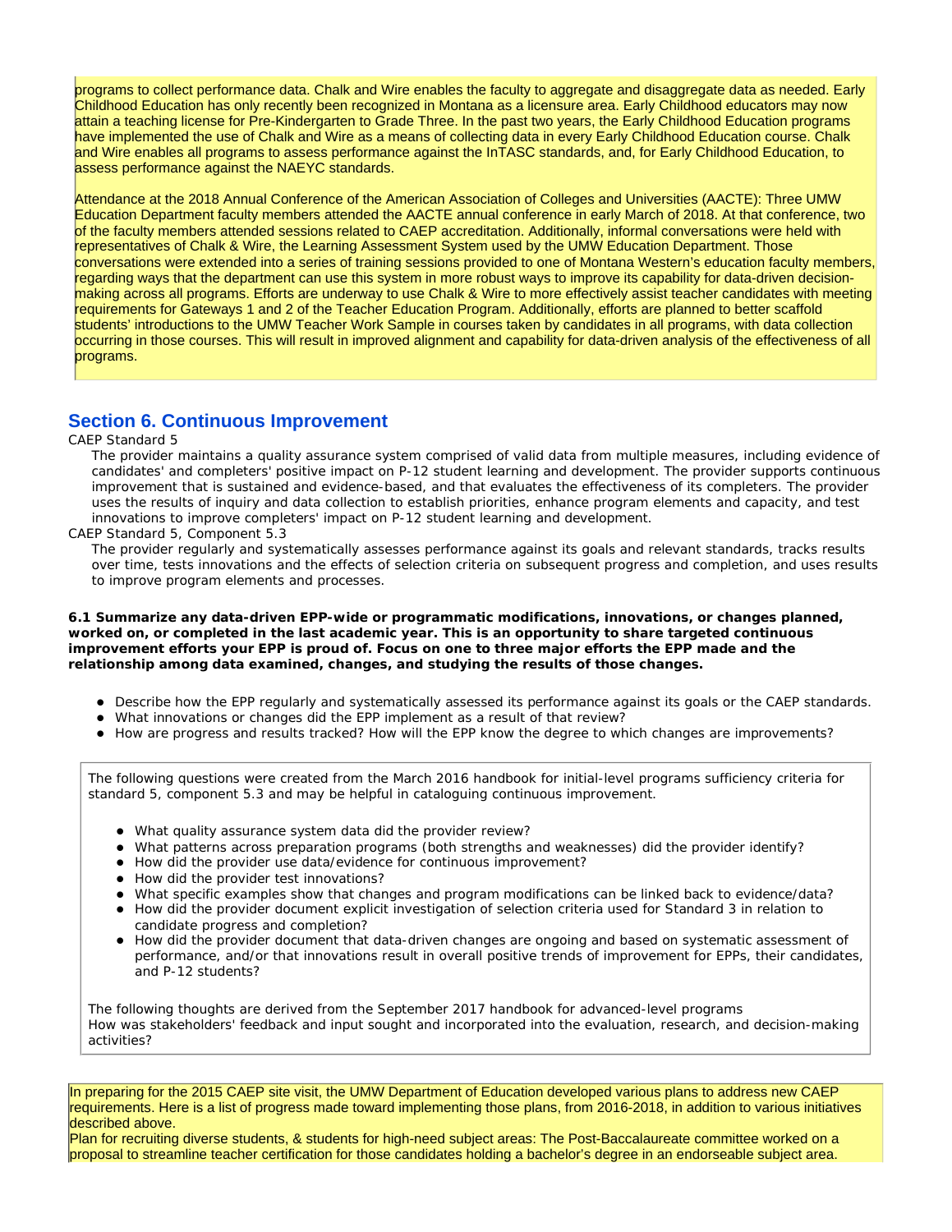Montana is increasingly affected by the nationwide teacher shortage, particularly in rural areas. The number of post-baccalaureate candidates enrolling in UMW and serving or preparing to serve in high needs subject areas, and in high need schools, has increased dramatically from 2016 to 2017. These high need subjects include: Special Education, Mathematics., Sciences, English, History, and Social Sciences. Other subjects experiencing teacher shortages include: Business Education, Art, Physical Education, and Health.

Education faculty recently met with UMW Admissions staff to discuss a potential collaboration in recruitment of minority students from Southern Idaho, a highly diverse population that is very close to the Dillon campus.

The faculty have discussed the need to ensure that UMW has sufficient supports in place, including social and academic supports for diverse candidates: to that end, faculty have served as advisors to the Native American club and have participated in the creation of a Multicultural Center in the UMW Student Union Building.

Office of Indian Education Federal Grant: A personnel grant has been attained that has facilitated collaboration with the Blackfeet Community College, to certify 40 Indigenous teacher candidates in the UMW Pre-Kindergarten to Grade 3, and Elementary Education programs. As a result of this grant, UMW has enrolled 12 Pre-K to Grade 3 indigenous teacher candidates; 28 Elementary Education indigenous teacher candidates. In addition, UWM hired three Indigenous adjunct faculty to teach in these programs. Five indigenous Blackfeet Public Schools educators have been hired as coaches for UMW teacher candidates. UWM hired two Indigenous University Supervisors to supervise student teachers.

Plan for recruiting diverse faculty: In 2017, the Education Department hired a male mathematics educator. This hire improved the female to male ratio in the Education Department from 8% to 16%.

From 2016-2018 five elementary education courses have been offered through UMW by indigenous adjunct faculty. Multiple faculty searches are currently underway, with the goal of hiring more diverse qualified faculty.

Plan for ensuring inter-rater agreement (reliability) of our assessment instruments: A new Teacher Work Sample course was designed and approved through the university curriculum approval process. This enables two faculty to co-teach the 2-credit course, completed in conjunction with Student Teaching, in order to score Teacher Work Samples independently and thus calculate inter-rater agreement scores. The Fall 2017 Teacher Work Samples were analyzed, yielding inter-rater agreement data.

New assessment instruments have been implemented for candidate writing and presentation/teaching skills, using multiple assessments across courses. There are two levels of inter-observer agreement that may be calculated from these multiple assessments:

A. Agreement of scores across faculty who score students' writing/presentation in multiple classes B. Agreement of scores on these assessments within a course may be conducted to determine point-in-time determination of reliability

Tag the standard(s) or component(s) to which the data or changes apply.

- 1.2 Use of research and evidence to measure students' progress
- 1.3 Application of content and pedagogical knowledge
- 2.1 Partners co-construct mutually beneficial P-12 partnerships
- 2.2 Partners co-select, prepare, evaluate, support, and retain high-quality clinical educators
- 2.3 Partners design high-quality clinical experiences
- 3.1 Recruits and supports high-quality and diverse candidate pool
- 5.1 Effective quality assurance system that monitors progress using multiple measures
- 5.2 Quality assurance system relies on measures yielding reliable, valid, and actionable data.
- 5.3 Results for continuous program improvement are used
- 5.5 Relevant stakeholders are involved in program evaluation
- A.2.1 Partnerships for Clinical Preparation
- A.2.2 Clinical Experiences
- A.3.1 Admission of Diverse Candidates who Meet Employment Needs
- A.5.3 Continuous Improvement
- A.5.4 Continuous Improvement
- A.5.5 Continuous Improvement
- x.1 Diversity

Upload data results or documentation of data-driven changes.

6.2 Would the provider be willing to share highlights, new initiatives, assessments, research, scholarship, or service activities during a CAEP Conference or in other CAEP Communications? **D** Yes  $\bigcirc$  No

6.3 Optional Comments